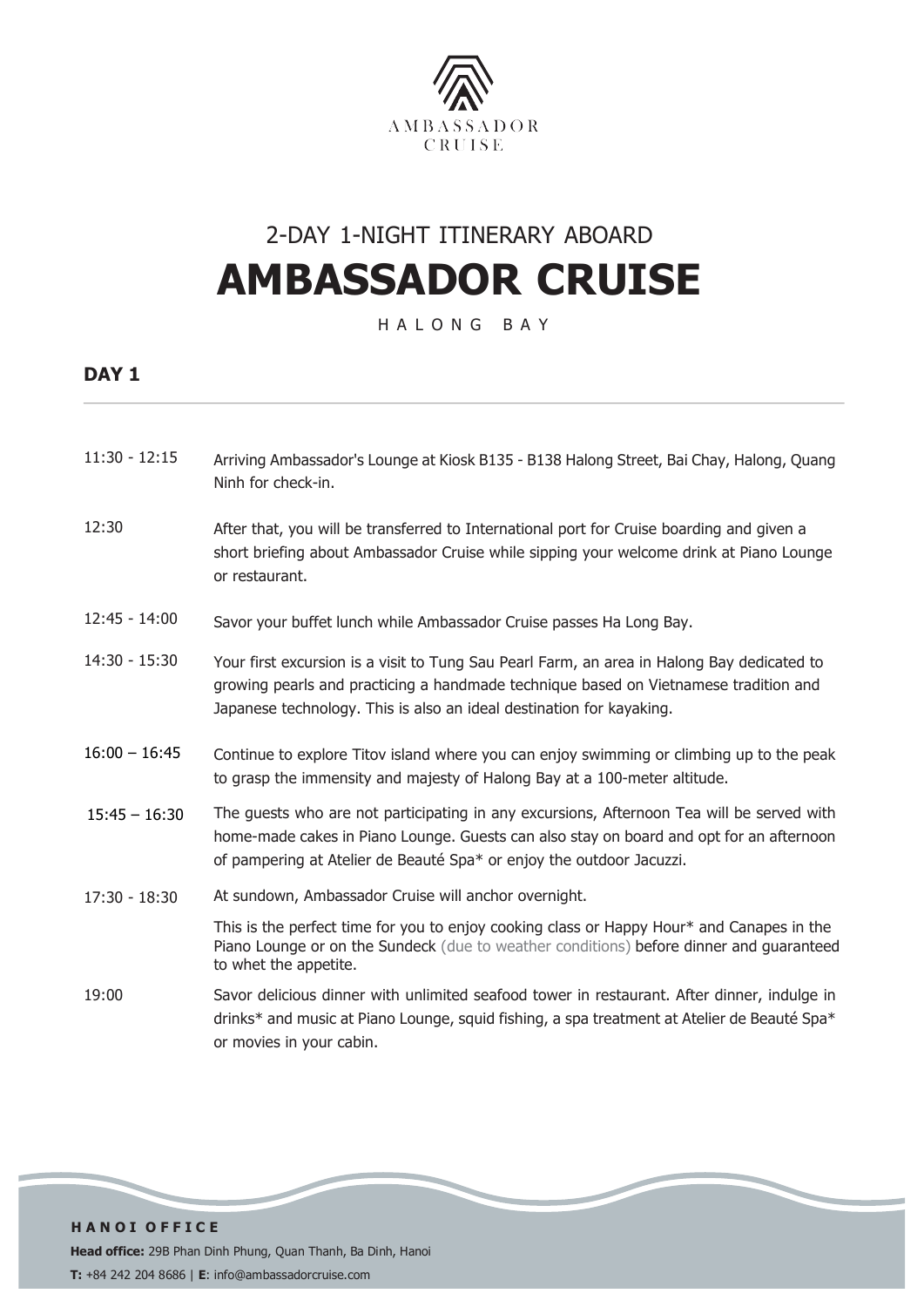

## 2-DAY 1-NIGHT ITINERARY ABOARD **AMBASSADOR CRUISE**

H A L O N G B A Y

### **DAY 2**

| 06:30 - 07:00   | Start your day with a Tai Chi session on the sundeck or Piano Lounge<br>(due to weather conditions). |
|-----------------|------------------------------------------------------------------------------------------------------|
| 07:00 - 07:30   | Enjoy light breakfast with coffee, tea and freshly baked pastries in the Piano Lounge.               |
| 07:30 - 08:20   | Explore Sung Sot Cave - the largest and most magnificent cave in the bay where you                   |
|                 | can see the stalactites in different forms.                                                          |
| 08:30 - 09:30   | Full breakfast is served in the restaurant.                                                          |
| 09:30 - 09:45   | Bill settlement and check out at reception at first deck.                                            |
| $10:15 - 10:30$ | Disembark at Halong International Cruise Port                                                        |

#### **NOTES:**

Due to cruising conditions, itineraries may change without prior notice. Wi-Fi is available in the restaurant/bar area, but internet connectivity is limited due to the geography of the bay. Thank you for your understanding.

\*Additional charges

#### **BENEFITS:**

- Buffet lunch, BBQ buffet dinner
- Taichi session, afternoon tea, cooking class, open-air pool
- Cooking class

#### **INCLUSIONS**

- 2-day cruise itinerary and program
- 1 night in luxury cabin/suite with en-suite bathroom, air conditioning
- 1 breakfast/ 1 lunch/ 1 dinner and 1 light breakfast
- Two bottles of water in cabin daily
- Canapes
- Taichi Session
- Onboard insurance, tax, and service charges
- Entrance and sightseeing fees
- Open-air Jacuzzi
- Watching the sunset on Sundeck
- Afternoon tea on Sundeck
- Ambassador Concierge service

#### **EXCLUSIONS**

- Airfare & airport transfers
- Visa arrangements
- Accommodation
- Transportation
- Beverages
- Massage, spa treatments
- Kayak services
- Tips and other expenses not mentioned in inclusions

#### **H A N O I O F F I C E**

**Head office:** 29B Phan Dinh Phung, Quan Thanh, Ba Dinh, Hanoi **T:** +84 242 204 8686 | **E**: info@ambassadorcruise.com